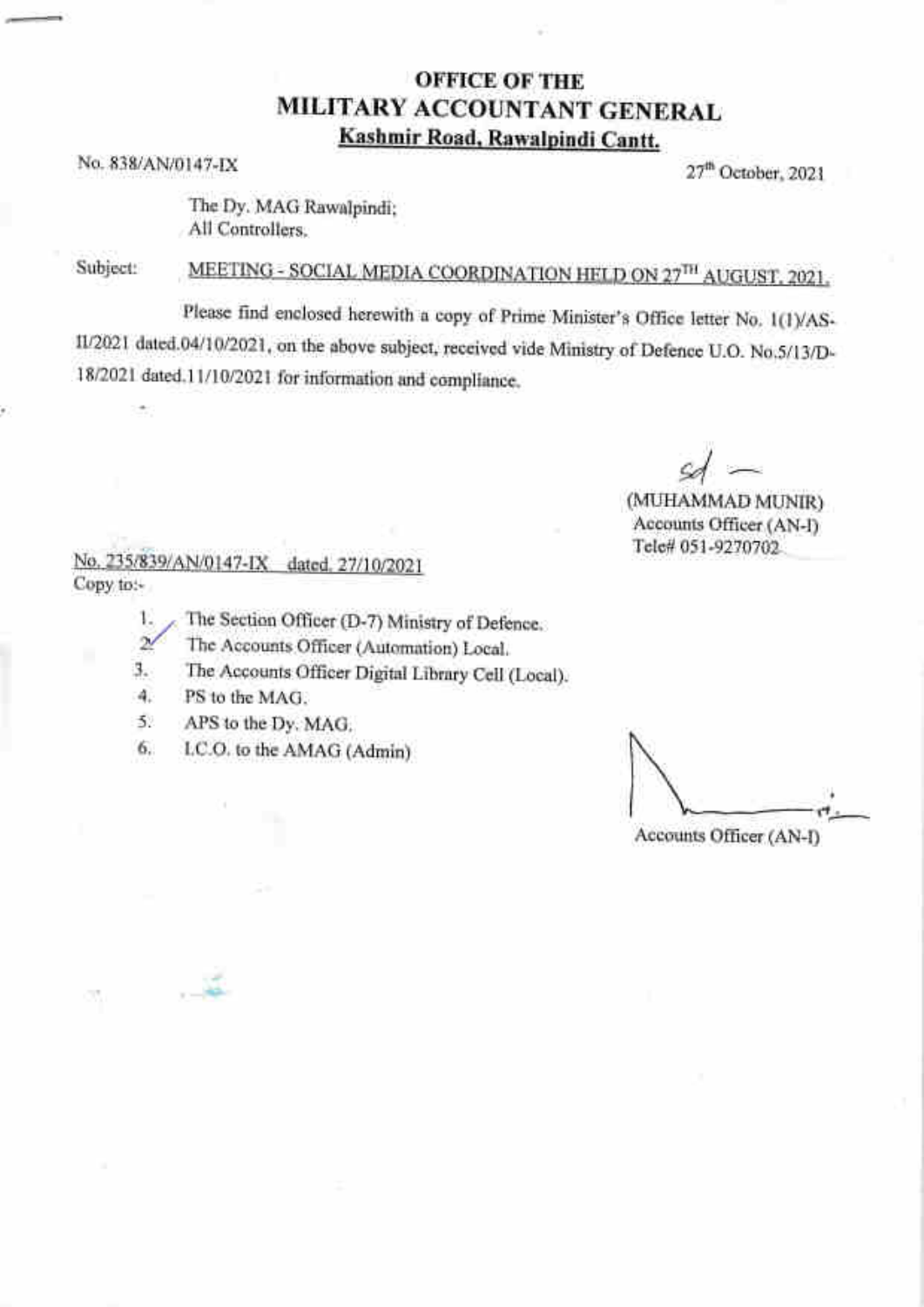$MN - E$ 

## **GOVERNMENT OF PAKISTAN** MINISTRY OF DEFENCE (DEFENCE DIVISION) \*\*\*\*\*

Subject: - MEETING - SOCIAL MEDIA COORDINATION HELD ON 27714 **AUGUST 2021** 

Kindly find enclosed a copy of Prime Minister's Office letter No. 1(1)/AS-II/2021 dated 4<sup>th</sup> October, 2021, on the above cited subject, for Information and compliance, please. WEST A STORAGE

14 001 2021

(Hafw

landen Ishtac<br>Section officer

ใต้ต)

Surveyor General, Survey of PakStan, Rawalein DG, Military Lands & Cantonments, Rawansial DG, FGEIs (C/G) Directorate, Rawalpindi DG, Pakistan Armed Services Board, Rawalpindi MAG, Pakistan Military Accounts Deptt, Rawaipindi DG, Pakistan Maritime Security Agency, Karachi Director (Admin) JSHQ, Chaklala, Rawalpindi SD Dte (SD-1), GHQ, Rawalpindi Director (Admin) AHO, Islamabad Director (Admin), NHQ, Islamabad Dte Gen, ISI, Islamabad

Min of Def.u.o. No. 5/13/D-18/2021 dated 11<sup>th</sup> Oct., 2021

Cory for information to: -

Snr 3S-V, 3S-I, 3S-II, 3S-IV, 3S-VII, DS (Army-C), DCM APS to JS-III

Copy for Information, w.r.t. their letter quoted above to:-

Prime Minister' Office, (Usman Akhtar Bajwa), Additional Secretary-II, Islamabad.

A siliala letter

 $1/3$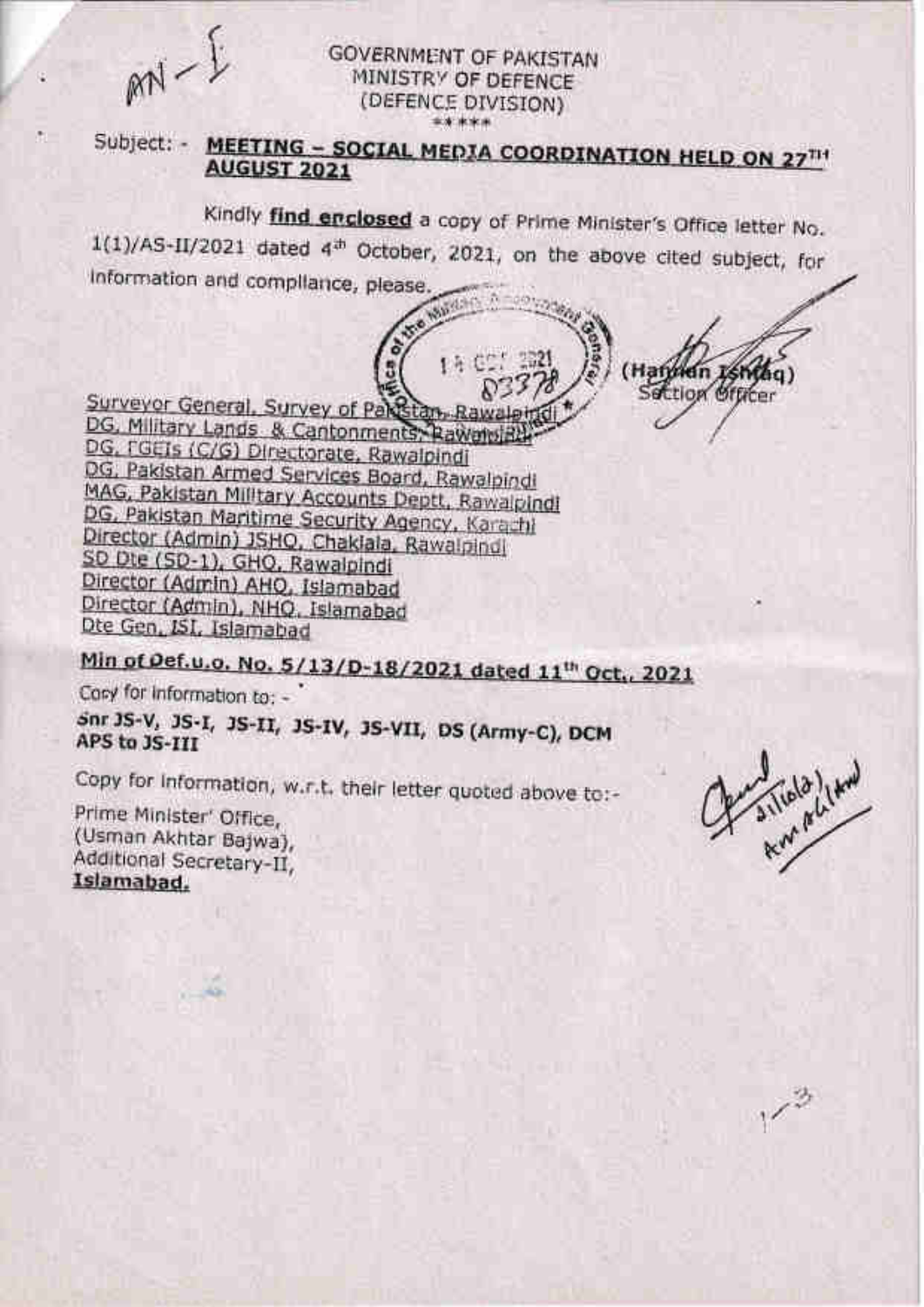**IMMEDIATE** 

Secretap

 $1 - 5 + 7$ 

PRIME MINISTER'S OFFICE **ISLAMABAD** 

- SOCIAL MEDIA COORDINATION HELD ON 27th AUGUST 2021 During a maeting on Social Media Coordination held on 27<sup>th</sup> August 2021, the following flore word given by the Prime Minister Action by Time Line Decisions / Directions by the PM  $5$ No **PMO** Immediate A pericanent National Media Social Coordination Working Group (NSMCWG) be formed consisting of all the relevant stakeholders to work on relevant policies, provide input to the government on social mettal related issues and engage with international social media companies in a coherent and coordinated manuer. Any suggestions/recommendations of the 装置: HEMCWG to be routed through the competent jaitbority according to the Rules of Business NSMCWG One Found-person to be appointed as the Upon À nominations designated point person to engage with Social biedia ridan à, line with policy and guidance. from **NSMCWG** from the government. NSMWCI to recommend name to PM after forming consenses All Ministrics/Divisions A'l relevant ministries/agencies shall share **Ongoing** orlevant data with NSMCWG, if and when requested, as emple informed decisions and empowered negotiations and engagements with nocial media companies. All Ministries/Divisions Only MOIT or a designated spokespecson Upon from the NSMCWG to issue statements on formation behalf of the government, concerning oť engagement with social media companies. **NSMCWG** Mull All committeen currently working on Upon  $\mathcal{R}$ Mulli formation patteres/rules/legal/regulatory frameworks related to or having on impact on Social Media **PTA**  $\alpha$ f shall thate their drafts with NSMCWG for PEMIKA **NSMCWG** input before submission for approval of Law Division  $344/304$ **Cabinet Division** competent authorities. NSA (lead)/relevant Negetiptions to be held with Gongle for Immediato NSMCWG members opening of their liniten office.